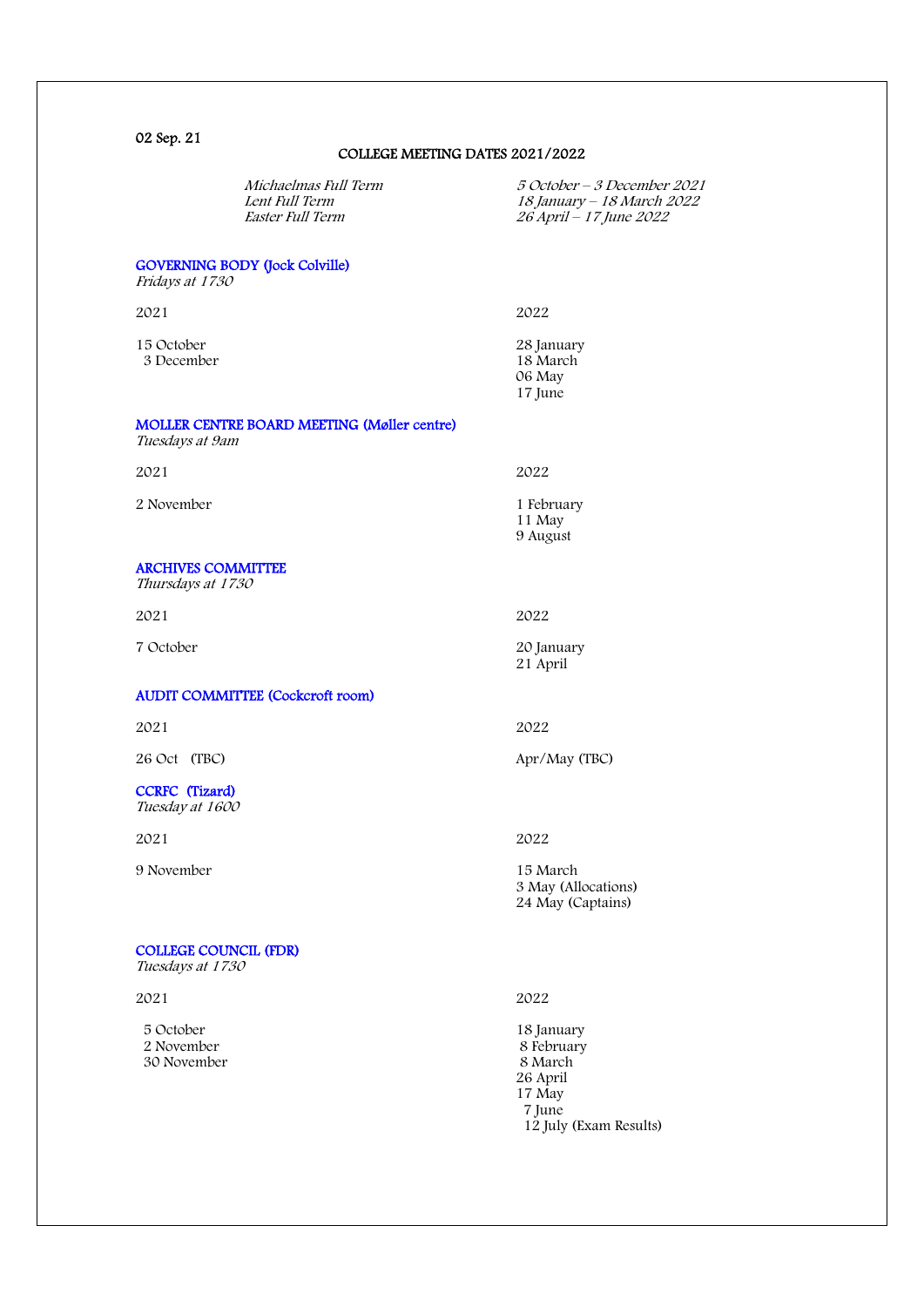| <b>DIRECTOR OF STUDIES (JOINT)</b><br>Thursdays at 1400           |                                                                |  |
|-------------------------------------------------------------------|----------------------------------------------------------------|--|
| 2021                                                              |                                                                |  |
| 7 October                                                         |                                                                |  |
| <b>EDUCATION COMMITTEE</b><br>Tuesdays at 2pm                     |                                                                |  |
| 2021                                                              | 2022                                                           |  |
| 19 October                                                        | 26 April                                                       |  |
| FASC (formerly Endowment Grants) (ST Office)<br>Tuesdays at 12.00 |                                                                |  |
| 2021                                                              | 2022                                                           |  |
| 23 November                                                       | 22 February                                                    |  |
| <b>FELLOWS ROOMS COMMITTEE</b>                                    | 24 May                                                         |  |
| 2021                                                              | 2022                                                           |  |
|                                                                   | 14 June                                                        |  |
| <b>ESTATES COMMITTEE (Cockcroft)</b><br>Tuesdays at 14.00         |                                                                |  |
| 2021                                                              | 2022                                                           |  |
| 2 November                                                        | 25 January<br>3 May                                            |  |
| <b>FELLOWSHIP ELECTORS</b><br>Fridays at 1400                     |                                                                |  |
| 2021                                                              | 2022                                                           |  |
| 29 October                                                        | 4 February<br>12 March<br>(JRF Elections: Sat at 12)<br>27 May |  |
| FINANCE COMMITTEE (Cockcroft)<br>Tuesdays at 16.00                |                                                                |  |
| 2021                                                              | 2022                                                           |  |
| 16 November                                                       | 22 February<br>(Budget)<br>24 May                              |  |
| <b>HANGING COMMITTEE</b><br>Thursdays at 1700                     |                                                                |  |
| 2021                                                              | 2022                                                           |  |
| 14 October                                                        | 20 January<br>5 May                                            |  |